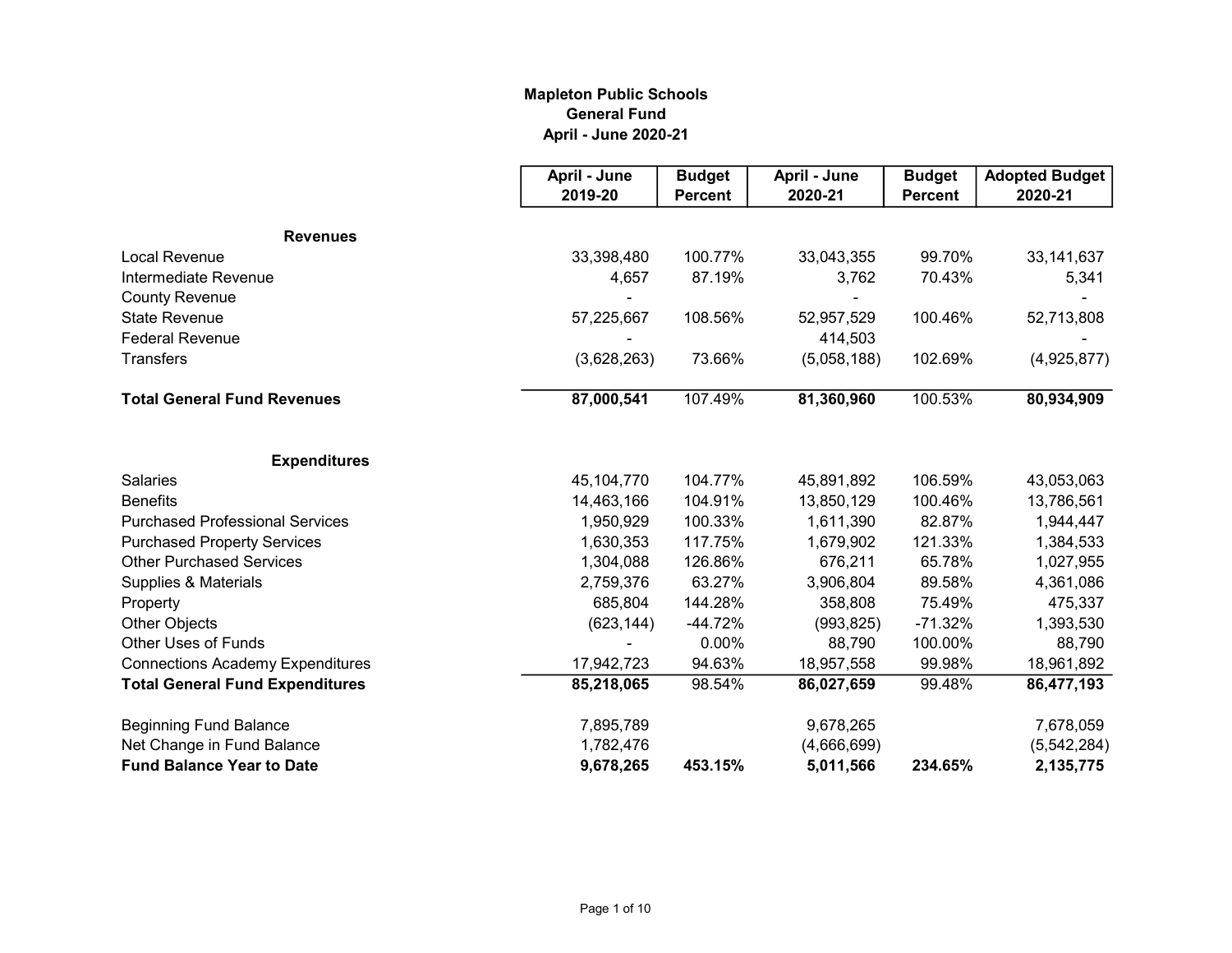## April - June 2020-21 Mapleton Public Schools Risk Management Fund

|                                                | April - June | <b>Budget</b>  | April - June | <b>Budget</b>  | <b>Adopted Budget</b> |
|------------------------------------------------|--------------|----------------|--------------|----------------|-----------------------|
|                                                | 2019-20      | <b>Percent</b> | 2020-21      | <b>Percent</b> | 2020-21               |
| <b>Revenues</b>                                |              |                |              |                |                       |
| Local Revenue                                  | 463,844      | 547.86%        | 3,888        | 4.59%          | 84,665                |
| Intermediate Revenue                           |              |                |              |                |                       |
| <b>State Revenue</b>                           |              |                |              |                |                       |
| <b>Federal Revenue</b>                         |              |                |              |                |                       |
| <b>Transfers</b>                               | 1,064,569    | 85.85%         | 1,347,284    | 108.65%        | 1,240,000             |
| <b>Total Risk Management Fund Revenues</b>     | 1,528,413    | 115.38%        | 1,351,172    | 102.00%        | 1,324,665             |
| <b>Expenditures</b>                            |              |                |              |                |                       |
| <b>Salaries</b>                                |              |                |              |                |                       |
| <b>Benefits</b>                                |              |                |              |                |                       |
| <b>Purchased Professional Services</b>         | 6            | 58.55%         |              | $0.00\%$       | 11                    |
| <b>Purchased Property Services</b>             | 6,901        | 34.51%         | 1,644        | 8.22%          | 20,000                |
| <b>Other Purchased Services</b>                | 1,064,569    | 76.95%         | 1,400,284    | 101.21%        | 1,383,534             |
| Supplies & Materials                           |              |                |              |                |                       |
| Property                                       |              |                |              |                |                       |
| Other Objects                                  | 11,518       |                |              |                |                       |
| <b>Other Uses of Funds</b>                     |              |                |              |                |                       |
| <b>Total Risk Management Fund Expenditures</b> | 1,082,995    | 77.16%         | 1,401,928    | 99.88%         | 1,403,545             |
| <b>Beginning Fund Balance</b>                  | 403,164      |                | 848,583      |                | 317,823               |
| Net Change in Fund Balance                     | 445,419      |                | (50, 756)    |                | (78, 880)             |
| <b>Fund Balance Year to Date</b>               | 848,583      | 355.14%        | 797,827      | 333.90%        | 238,943               |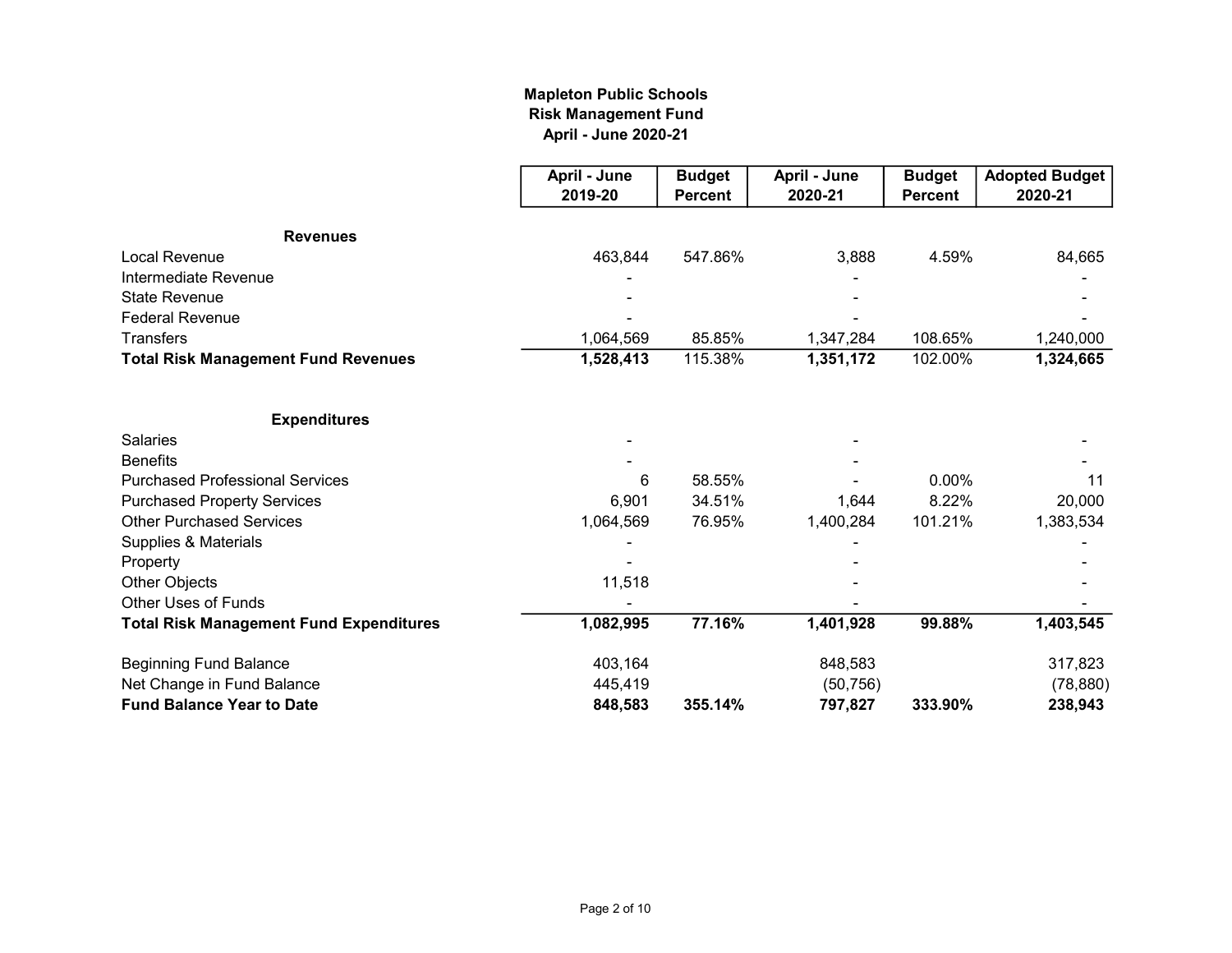## Mapleton Public Schools Colorado Preschool Fund April - June 2020-21

|                                                   | April - June | <b>Budget</b>  | April - June | <b>Budget</b>  | <b>Adopted Budget</b> |
|---------------------------------------------------|--------------|----------------|--------------|----------------|-----------------------|
|                                                   | 2019-20      | <b>Percent</b> | 2020-21      | <b>Percent</b> | 2020-21               |
| <b>Revenues</b>                                   |              |                |              |                |                       |
| <b>Local Revenue</b>                              | 535,710      | 106.91%        | 582,878      | 116.32%        | 501,100               |
| Intermediate Revenue                              |              |                |              |                |                       |
| <b>State Revenue</b>                              | 4,799        |                |              |                |                       |
| <b>Federal Revenue</b>                            |              |                |              |                |                       |
| <b>Transfers</b>                                  | 2,491,694    | 81.41%         | 2,926,355    | 95.61%         | 3,060,673             |
| <b>Total Colorado Preschool Fund Revenues</b>     | 3,032,203    | 85.13%         | 3,509,233    | 98.52%         | 3,561,773             |
| <b>Expenditures</b>                               |              |                |              |                |                       |
| <b>Salaries</b>                                   | 2,382,248    | 90.53%         | 2,663,887    | 101.24%        | 2,631,333             |
| <b>Benefits</b>                                   | 714,683      | 92.51%         | 822,301      | 106.44%        | 772,540               |
| <b>Purchased Professional Services</b>            | 43,909       | 482.52%        | 7,327        | 80.51%         | 9,100                 |
| <b>Purchased Property Services</b>                |              |                |              |                |                       |
| <b>Other Purchased Services</b>                   | 3,510        | 9.64%          | 40,947       | 112.49%        | 36,400                |
| Supplies & Materials                              | 71,889       | 83.79%         | 39,205       | 45.69%         | 85,800                |
| Property                                          |              | 0.00%          |              | 0.00%          | 105,553               |
| Other Objects                                     | 10,408       | 62.70%         | 12,557       | 75.64%         | 16,600                |
| <b>Other Uses of Funds</b>                        |              |                |              |                |                       |
| <b>Total Colorado Preschool Fund Expenditures</b> | 3,226,646    | 88.22%         | 3,586,223    | 98.06%         | 3,657,326             |
| <b>Beginning Fund Balance</b>                     | 275,258      |                | 80,815       |                | 198,624               |
| Net Change in Fund Balance                        | (194, 443)   |                | (76,990)     |                | (95, 553)             |
| <b>Fund Balance Year to Date</b>                  | 80,815       | 78.41%         | 3,825        | 3.71%          | 103,071               |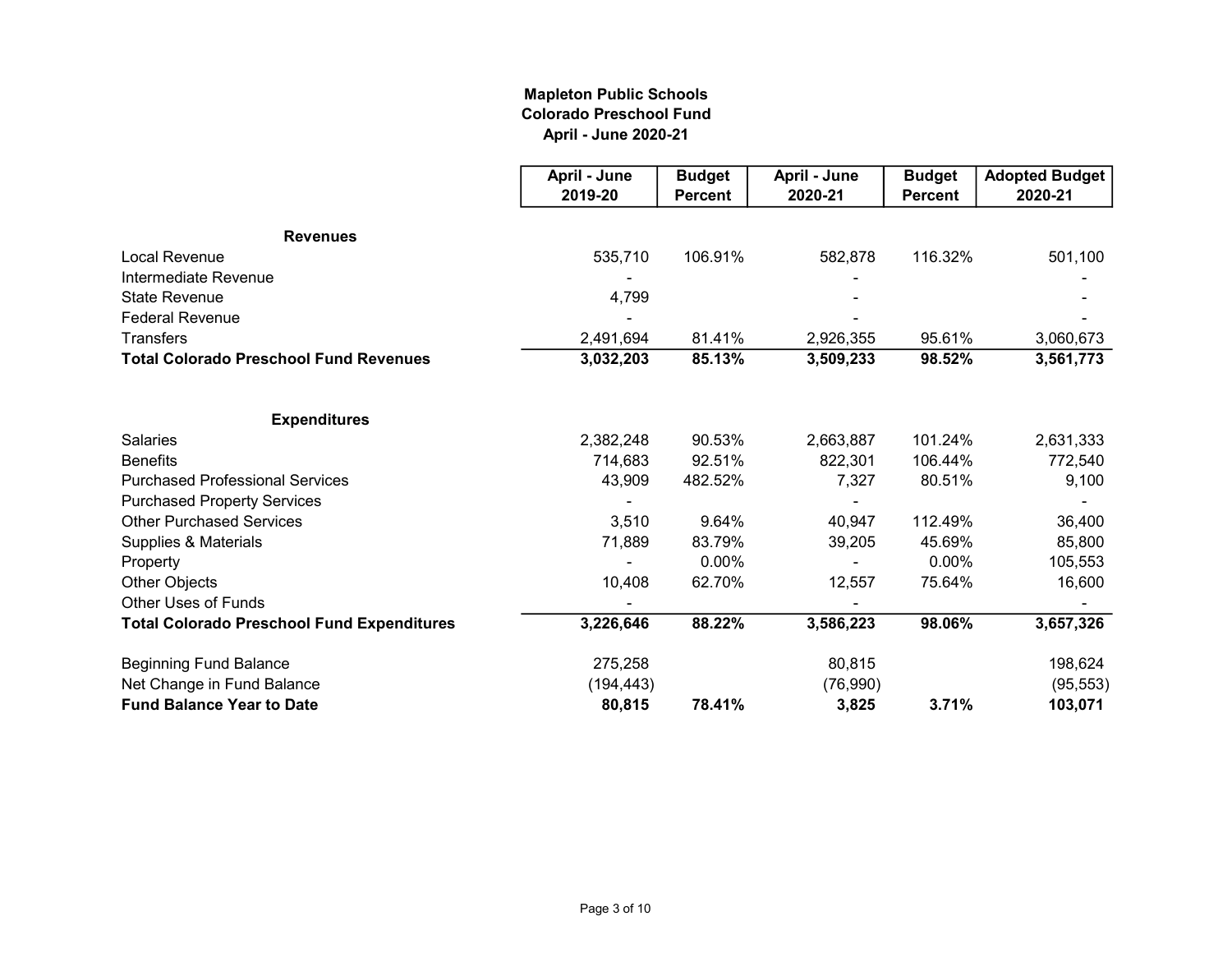## Mapleton Public Schools Nutrition Services Fund April - June 2020-21

|                                                   | April - June | <b>Budget</b>  | April - June | <b>Budget</b>  | <b>Adopted Budget</b> |
|---------------------------------------------------|--------------|----------------|--------------|----------------|-----------------------|
|                                                   | 2019-20      | <b>Percent</b> | 2020-21      | <b>Percent</b> | 2020-21               |
| <b>Revenues</b>                                   |              |                |              |                |                       |
| <b>Local Revenue</b>                              | 389,149      | 72.61%         | 77,120       | 14.39%         | 535,930               |
| Intermediate Revenue                              |              |                |              |                |                       |
| <b>State Revenue</b>                              | 66,200       | 66.97%         | 26,136       | 26.44%         | 98,850                |
| <b>Federal Revenue</b>                            | 2,218,933    | 93.27%         | 2,803,435    | 117.84%        | 2,379,019             |
| <b>Transfers</b>                                  |              |                |              |                |                       |
| <b>Total Nutrition Services Fund Revenues</b>     | 2,674,282    | 88.73%         | 2,906,691    | 96.45%         | 3,013,799             |
| <b>Expenditures</b>                               |              |                |              |                |                       |
| <b>Salaries</b>                                   | 1,153,370    | 97.30%         | 1,079,316    | 91.05%         | 1,185,384             |
| <b>Benefits</b>                                   | 343,492      | 97.87%         | 325,387      | 92.71%         | 350,973               |
| <b>Purchased Professional Services</b>            | 47,020       | 92.89%         | 37,304       | 73.69%         | 50,619                |
| <b>Purchased Property Services</b>                | 52,166       | 106.82%        | 37,082       | 75.93%         | 48,836                |
| <b>Other Purchased Services</b>                   | 6,917        | 64.52%         | 2,629        | 24.53%         | 10,720                |
| Supplies & Materials                              | 1,066,910    | 87.77%         | 714,029      | 58.74%         | 1,215,587             |
| Property                                          | 154,053      | 33857.73%      | 1,946        | 427.59%        | 455                   |
| Other Objects                                     | 151,556      | 28.81%         | 1,065        | 0.20%          | 526,000               |
| <b>Other Uses of Funds</b>                        |              |                |              |                |                       |
| <b>Total Nutrition Services Fund Expenditures</b> | 2,975,483    | 87.81%         | 2,198,757    | 64.89%         | 3,388,574             |
| <b>Beginning Fund Balance</b>                     | 1,607,647    |                | 1,306,445    |                | 1,151,240             |
| Net Change in Fund Balance                        | (301, 202)   |                | 707,934      |                | (374, 775)            |
| <b>Fund Balance Year to Date</b>                  | 1,306,445    | 168.26%        | 2,014,379    | 259.43%        | 776,465               |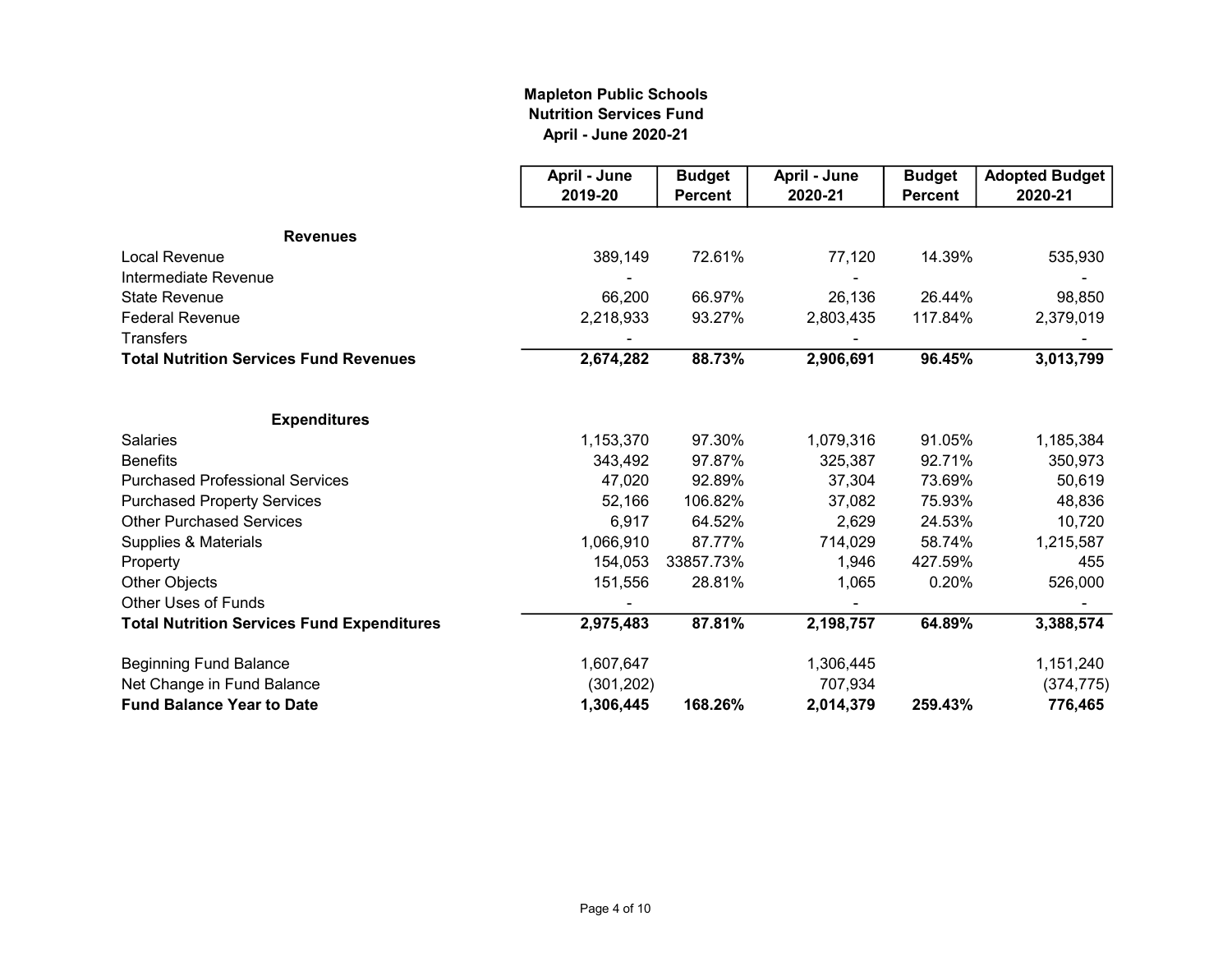## Mapleton Public Schools Grants Fund April - June 2020-21

|                                        | April - June | <b>Budget</b>  | April - June | <b>Budget</b>  | <b>Adopted Budget</b> |
|----------------------------------------|--------------|----------------|--------------|----------------|-----------------------|
|                                        | 2019-20      | <b>Percent</b> | 2020-21      | <b>Percent</b> | 2020-21               |
| <b>Revenues</b>                        |              |                |              |                |                       |
| <b>Local Revenue</b>                   | 797,271      | 1273.15%       | 85,290       | 136.20%        | 62,622                |
| Intermediate Revenue                   |              |                |              |                |                       |
| <b>State Revenue</b>                   | 843,370      | 67.74%         | 1,022,391    | 82.12%         | 1,245,056             |
| <b>Federal Revenue</b>                 | 6,380,713    | 34.76%         | 15,842,393   | 86.31%         | 18,355,002            |
| <b>Transfers</b>                       |              |                |              |                |                       |
| <b>Total Grants Fund Revenues</b>      | 8,021,354    | 40.79%         | 16,950,073   | 86.20%         | 19,662,679            |
| <b>Expenditures</b>                    |              |                |              |                |                       |
| <b>Salaries</b>                        | 3,424,641    | 58.95%         | 5,349,044    | 92.07%         | 5,809,510             |
| <b>Benefits</b>                        | 886,693      | 59.94%         | 1,517,950    | 102.61%        | 1,479,313             |
| <b>Purchased Professional Services</b> | 576,593      | 37.55%         | 718,664      | 46.80%         | 1,535,493             |
| <b>Purchased Property Services</b>     | 620,269      | 10575.78%      | 4,865        | 82.95%         | 5,865                 |
| <b>Other Purchased Services</b>        | 303,642      | 28.75%         | 838,731      | 79.42%         | 1,056,097             |
| Supplies & Materials                   | 403,306      | 14.90%         | 2,535,966    | 93.71%         | 2,706,120             |
| Property                               | 873,256      | 14.95%         | 4,934,868    | 84.51%         | 5,839,492             |
| Other Objects                          | 932,956      | 75.80%         | 1,049,985    | 85.31%         | 1,230,789             |
| <b>Other Uses of Funds</b>             |              |                |              |                |                       |
| <b>Total Grants Fund Expenditures</b>  | 8,021,354    | 40.79%         | 16,950,073   | 86.20%         | 19,662,679            |
| <b>Beginning Fund Balance</b>          |              |                |              |                |                       |
| Net Change in Fund Balance             |              |                |              |                |                       |
| <b>Fund Balance Year to Date</b>       |              | N/A            |              | N/A            |                       |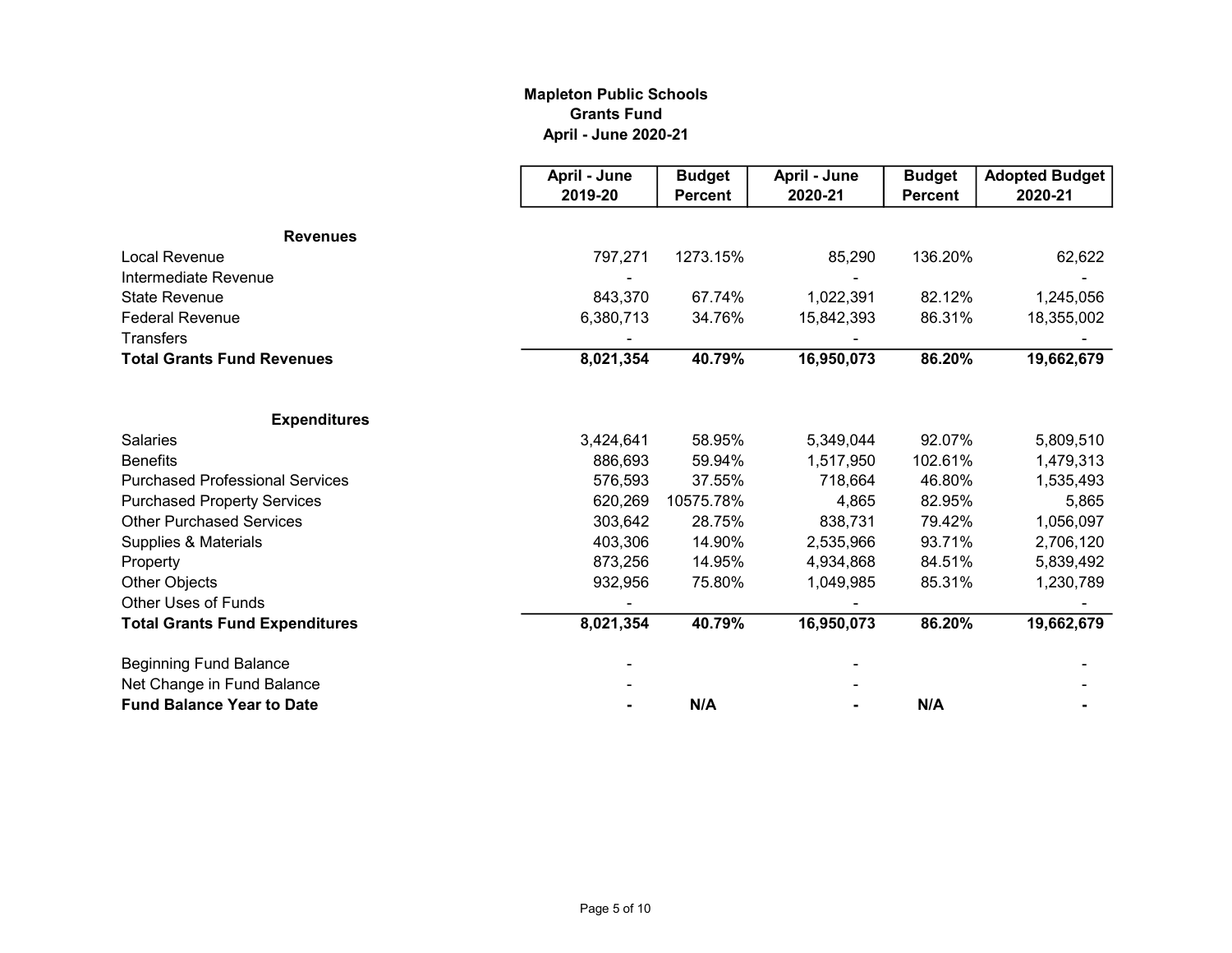## April - June 2020-21 Mapleton Public Schools Student Actvities Fund

|                                                  | April - June | <b>Budget</b>  | April - June | <b>Budget</b>  | <b>Adopted Budget</b> |
|--------------------------------------------------|--------------|----------------|--------------|----------------|-----------------------|
|                                                  | 2019-20      | <b>Percent</b> | 2020-21      | <b>Percent</b> | 2020-21               |
| <b>Revenues</b>                                  |              |                |              |                |                       |
| <b>Local Revenue</b>                             | 241,414      |                | 40,638       |                |                       |
| Intermediate Revenue                             |              |                |              |                |                       |
| <b>State Revenue</b>                             |              |                |              |                |                       |
| <b>Federal Revenue</b>                           |              |                |              |                |                       |
| <b>Transfers</b>                                 |              |                |              |                |                       |
| <b>Total Student Actvities Fund Revenues</b>     | 241,414      |                | 40,638       |                |                       |
| <b>Expenditures</b>                              |              |                |              |                |                       |
| <b>Salaries</b>                                  |              |                |              |                |                       |
| <b>Benefits</b>                                  |              |                |              |                |                       |
| <b>Purchased Professional Services</b>           |              |                |              |                |                       |
| <b>Purchased Property Services</b>               | 5,117        |                |              |                |                       |
| <b>Other Purchased Services</b>                  | 6,723        |                |              |                |                       |
| Supplies & Materials                             | 215,665      | 69.78%         | 57,277       | 18.53%         | 309,049               |
| Property                                         |              |                |              |                |                       |
| Other Objects                                    | 185          |                |              |                |                       |
| <b>Other Uses of Funds</b>                       |              |                |              |                |                       |
| <b>Total Student Actvities Fund Expenditures</b> | 227,691      | 73.67%         | 57,277       | 18.53%         | 309,049               |
| <b>Beginning Fund Balance</b>                    | 277,618      |                | 291,340      |                | 265,629               |
| Net Change in Fund Balance                       | 13,723       |                | (16, 638)    |                | (309,049)             |
| <b>Fund Balance Year to Date</b>                 | 291,341      | -670.98%       | 274,702      | $-632.66%$     | (43, 420)             |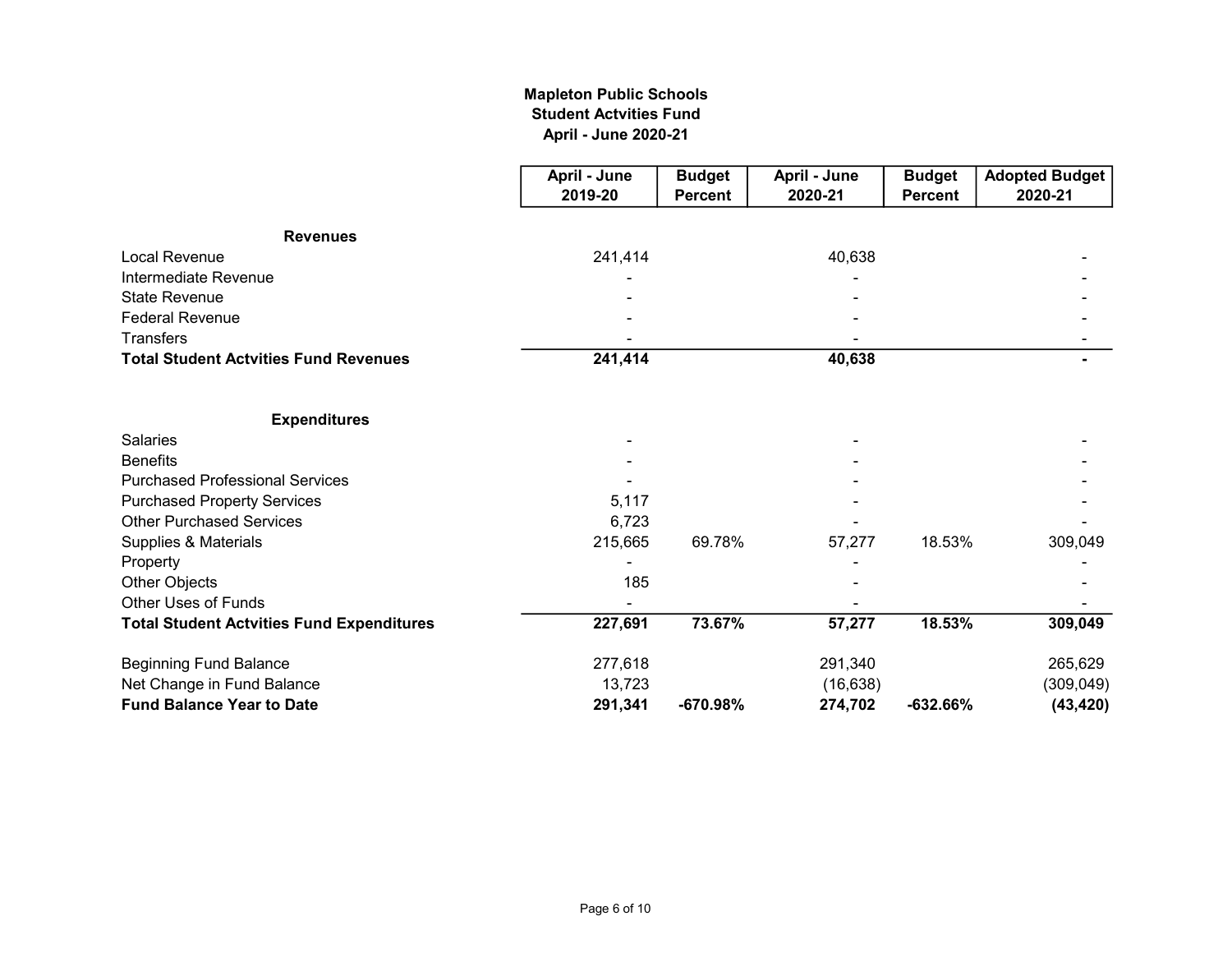## Mapleton Public Schools Bond Redemption Fund April - June 2020-21

|                                                | April - June | <b>Budget</b>  | April - June | <b>Budget</b>  | <b>Adopted Budget</b> |
|------------------------------------------------|--------------|----------------|--------------|----------------|-----------------------|
|                                                | 2019-20      | <b>Percent</b> | 2020-21      | <b>Percent</b> | 2020-21               |
|                                                |              |                |              |                |                       |
| <b>Revenues</b>                                |              |                |              |                |                       |
| <b>Local Revenue</b>                           | 12,903,077   | 103.46%        | 12,870,005   | 103.19%        | 12,472,000            |
| Intermediate Revenue                           |              |                |              |                |                       |
| <b>State Revenue</b>                           |              |                |              |                |                       |
| <b>Federal Revenue</b>                         |              |                |              |                |                       |
| <b>Other Financing Sources</b>                 |              |                |              |                |                       |
| <b>Total Bond Redemption Fund Revenues</b>     | 12,903,077   | 103.46%        | 12,870,005   | $103.19\%$     | 12,472,000            |
| <b>Expenditures</b>                            |              |                |              |                |                       |
| <b>Salaries</b>                                |              |                |              |                |                       |
| <b>Benefits</b>                                |              |                |              |                |                       |
| <b>Purchased Professional Services</b>         | 32,655       | 379.71%        | 3,405        | 39.59%         | 8,600                 |
| <b>Purchased Property Services</b>             |              |                |              |                |                       |
| <b>Other Purchased Services</b>                |              |                |              |                |                       |
| Supplies & Materials                           |              |                |              |                |                       |
| Property                                       |              |                |              |                |                       |
| Other Objects                                  | 6,870,445    | 91.71%         | 7,191,781    | 96.00%         | 7,491,782             |
| <b>Other Uses of Funds</b>                     | 11,466,179   | 237.30%        | 4,831,960    | 100.00%        | 4,831,960             |
| <b>Total Bond Redemption Fund Expenditures</b> | 18,369,279   | 148.95%        | 12,027,145   | 97.53%         | 12,332,342            |
| <b>Beginning Fund Balance</b>                  | 10,745,886   |                | 9,454,682    |                | 10,775,969            |
| Net Change in Fund Balance                     | (5,466,202)  |                | 842,860      |                | 139,658               |
| <b>Fund Balance Year to Date</b>               | 5,279,684    | 48.37%         | 10,297,542   | 94.34%         | 10,915,627            |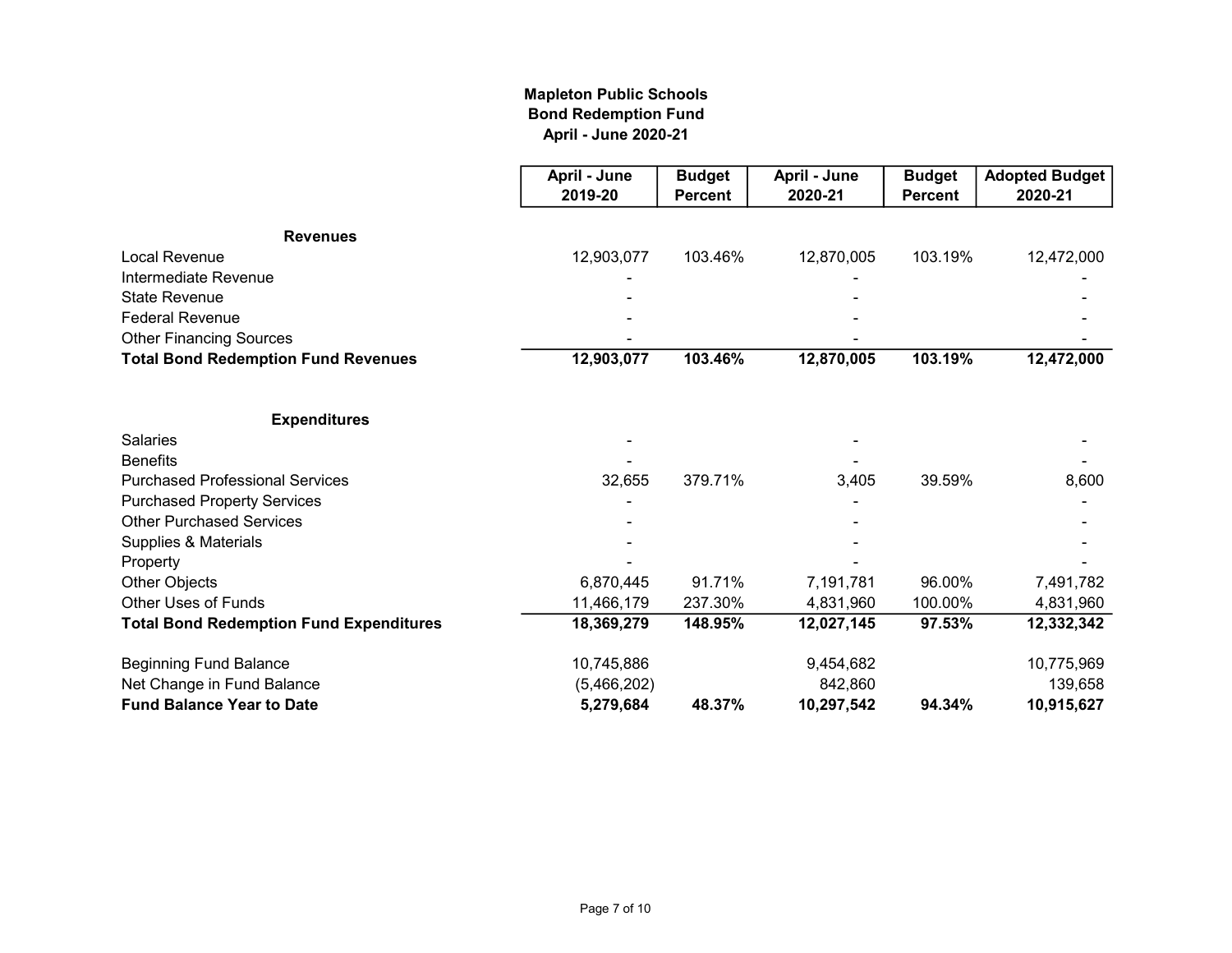## Mapleton Public Schools Building Fund April - June 2020-21

|                                         | April - June | <b>Budget</b>  | April - June   | <b>Budget</b>  | <b>Adopted Budget</b> |
|-----------------------------------------|--------------|----------------|----------------|----------------|-----------------------|
|                                         | 2019-20      | <b>Percent</b> | 2020-21        | <b>Percent</b> | 2020-21               |
| <b>Revenues</b>                         |              |                |                |                |                       |
| <b>Local Revenue</b>                    | 37,246,074   |                | 47,720         |                |                       |
| Intermediate Revenue                    |              |                |                |                |                       |
| <b>State Revenue</b>                    | 7,947,535    | 50.58%         | 9,288,517      | 59.12%         | 15,712,008            |
| <b>Federal Revenue</b>                  |              |                |                |                |                       |
| <b>Other Financing Sources</b>          |              |                |                |                |                       |
| <b>Total Building Fund Revenues</b>     | 45,193,609   | 287.64%        | 9,336,236      | 59.42%         | 15,712,008            |
| <b>Expenditures</b>                     |              |                |                |                |                       |
| <b>Salaries</b>                         | 678,317      |                |                |                |                       |
| <b>Benefits</b>                         | 185,932      |                |                |                |                       |
| <b>Purchased Professional Services</b>  | 381,926      |                | 30,344         |                |                       |
| <b>Purchased Property Services</b>      | 4,698,220    | 60.25%         | 5,114,868      | 65.59%         | 7,798,035             |
| <b>Other Purchased Services</b>         |              |                | 583            |                |                       |
| Supplies & Materials                    | 70,365       |                | 233,557        |                |                       |
| Property                                | 33,233,890   | 91.26%         | 31,747,115     | 87.18%         | 36,416,965            |
| Other Objects                           | 534          |                |                |                |                       |
| Other Uses of Funds                     |              |                |                |                |                       |
| <b>Total Building Fund Expenditures</b> | 39,249,183   | 88.77%         | 37,126,467     | 83.97%         | 44,215,000            |
| <b>Beginning Fund Balance</b>           | 34,221,259   |                | 40,165,686     |                | 31,190,717            |
| Net Change in Fund Balance              | 5,944,426    |                | (27, 790, 231) |                | (28, 502, 992)        |
| <b>Fund Balance Year to Date</b>        | 40,165,685   | 1494.41%       | 12,375,455     | 460.44%        | 2,687,725             |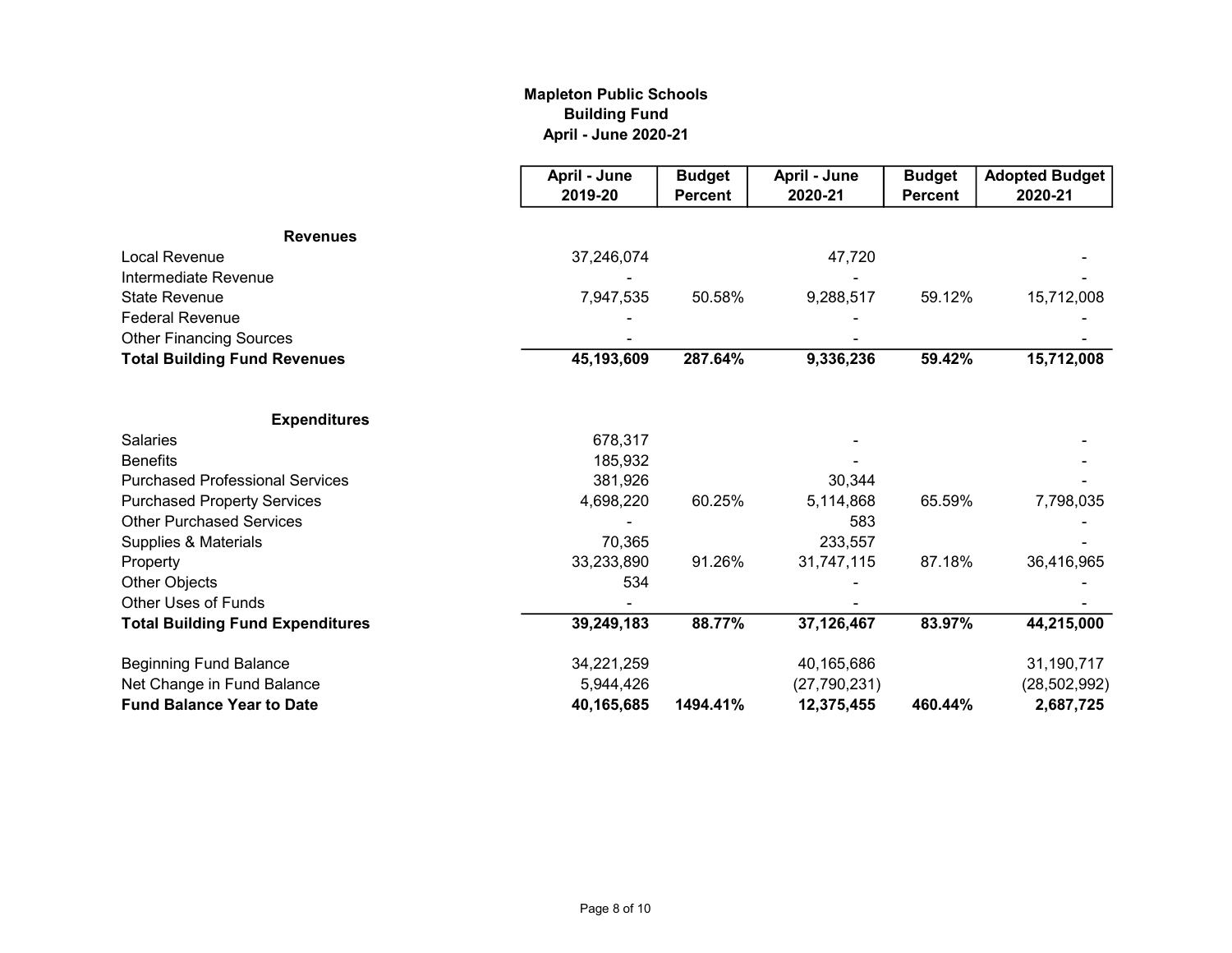## Mapleton Public Schools Capital Reserve Fund April - June 2020-21

|                                                | April - June | <b>Budget</b>  | April - June | <b>Budget</b>  | <b>Adopted Budget</b> |
|------------------------------------------------|--------------|----------------|--------------|----------------|-----------------------|
|                                                | 2019-20      | <b>Percent</b> | 2020-21      | <b>Percent</b> | 2020-21               |
| <b>Revenues</b>                                |              |                |              |                |                       |
| <b>Local Revenue</b>                           | 210,179      | 330.64%        | 76,216       | 119.90%        | 63,568                |
| Intermediate Revenue                           |              |                |              |                |                       |
| <b>State Revenue</b>                           |              |                |              |                |                       |
| <b>Federal Revenue</b>                         |              |                |              |                |                       |
| <b>Transfers</b>                               | 72,000       | 8.32%          | 865,364      | 100.00%        | 865,364               |
| <b>Total Capital Reserve Fund Revenues</b>     | 282,179      | 30.38%         | 941,580      | 101.36%        | 928,932               |
| <b>Expenditures</b>                            |              |                |              |                |                       |
| <b>Salaries</b>                                |              |                |              |                |                       |
| <b>Benefits</b>                                |              |                |              |                |                       |
| <b>Purchased Professional Services</b>         | 5,804        | 70.88%         | 8,265        | 100.93%        | 8,188                 |
| <b>Purchased Property Services</b>             |              | 0.00%          | 16,968       | 4.58%          | 370,422               |
| <b>Other Purchased Services</b>                |              |                |              |                |                       |
| Supplies & Materials                           |              |                |              |                |                       |
| Property                                       | 65,441       |                |              |                |                       |
| Other Objects                                  | 190,589      | 97.59%         | 173,778      | 88.98%         | 195,296               |
| <b>Other Uses of Funds</b>                     | 521,345      | 99.42%         | 544,318      | 103.80%        | 524,393               |
| <b>Total Capital Reserve Fund Expenditures</b> | 783,179      | 71.31%         | 743,330      | 67.68%         | 1,098,300             |
| <b>Beginning Fund Balance</b>                  | 670,367      |                | 169,367      |                | 666,792               |
| Net Change in Fund Balance                     | (501,000)    |                | 198,250      |                | (169, 368)            |
| <b>Fund Balance Year to Date</b>               | 169,367      | 34.05%         | 367,617      | 73.90%         | 497,424               |